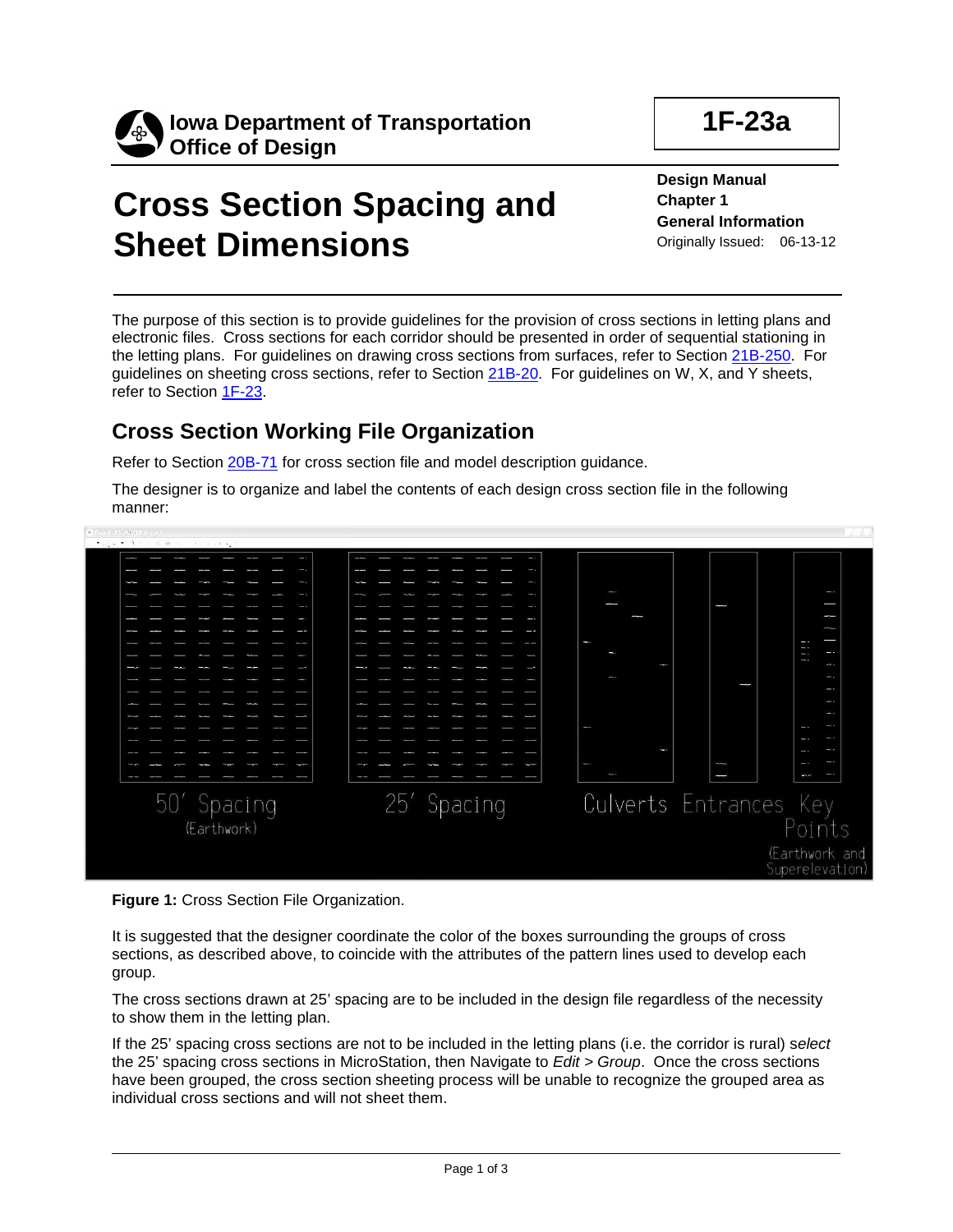### **Rural Corridors**

Cross sections should be provided in the letting plans at 50' spacing and at all key points listed below for grading and grade/pave projects.

For paving projects, only areas containing grading are to be provided in the letting plans.

# **Urban Corridors**

For the purpose of cross section spacing, urban corridors are defined as those residing within city limits that contain curb and gutter. Urban corridors also include transitional areas between rural and urban corridors, which may or may not be curbed, but are part of the project area. Cross sections should be provided in the letting plans at 25' spacing and at all key points listed below.

# **Multiple Construction Stage Corridors**

Cross sections depicting each grading-related stage of construction that cannot be completed without disrupting traffic or drainage must be included in the letting plans and follow the guidelines in this section. Sheet cross sections for each required stage. Refer to Figure 2, below for an example.





**Figure 2:** Multiple Construction Stage Sample

#### **Key Points**

At the following key points, cross sections should be provided:

- Begin and end of tapers
- Begin and end of returns
- Culverts
- Superelevation transition points
- Centerline of entrances
- Guardrail blister transition points

#### **Skewed Cross Sections**

Skewed cross sections may occur at culverts and at the centerline of entrances. Skewed sections should never be included in earthwork calculations. These sections must also be labeled "Skew *XX*˚ *RT/LT* Ahead".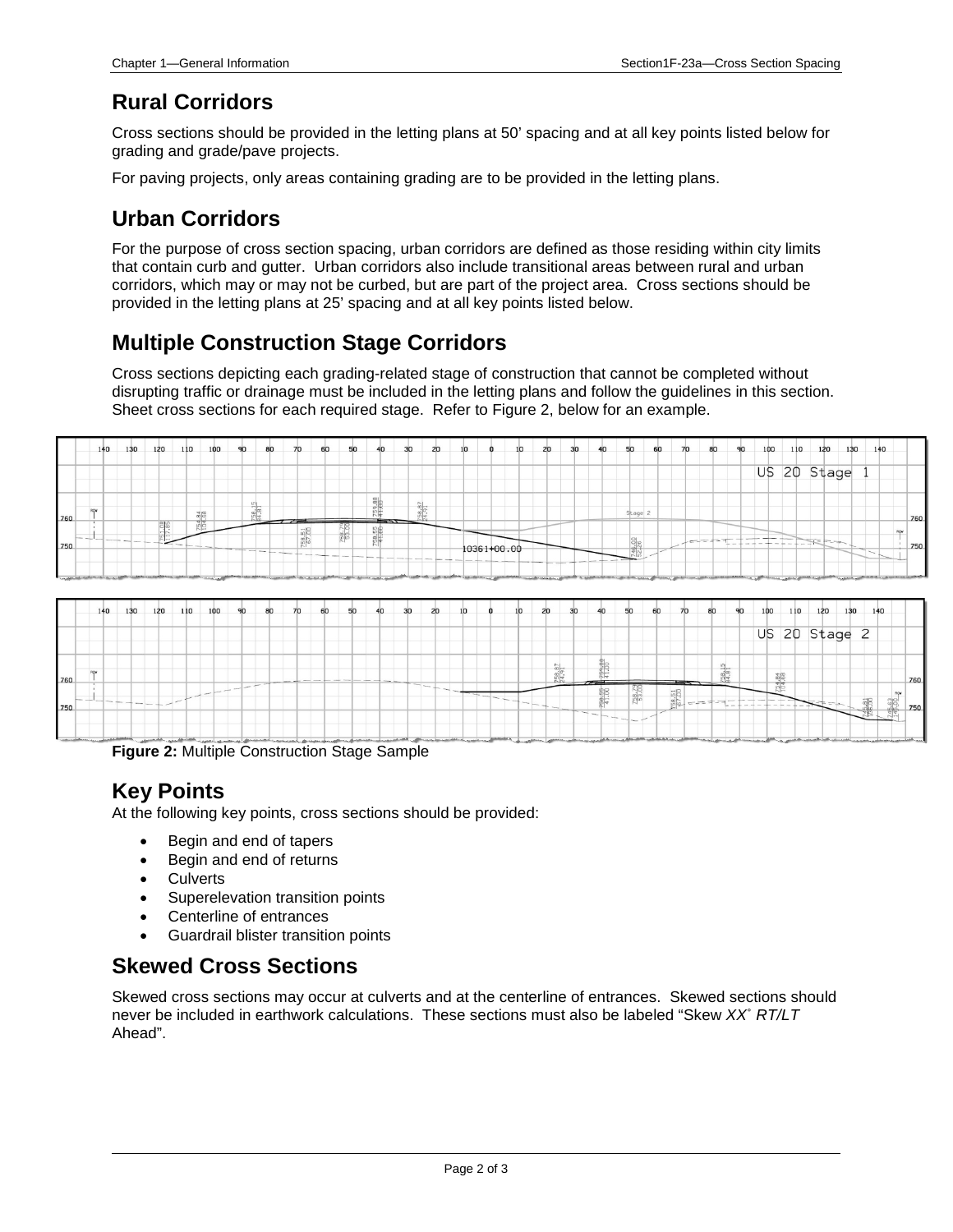### **Cross Section Sheet Dimensions**

Cross section sheet files are available for the following sheet widths for roadways: 140-foot, 280-foot, and 560-foot. These sheets are approximately 5, 10, and 20 scale, respectively. 1400- and 2800-foot wide cross section sheets are also available, but are for the use of borrow design only. Cross section sheets are always displayed at a 1:1 horizontal to vertical ratio and show major gridlines at 30 equal intervals along the horizontal axis and at 20 equal intervals along the vertical axis.

For example, a 280-foot cross section sheet is approximately 10 scale and can fully display a cross section that is at most 280 feet in width. The sheet contains 30 equal intervals, each 10 feet in width, along the horizontal axis and 20 equal intervals, each 10 feet in width, along the vertical axis. Each block created by the intersection of major gridlines represents a square with dimensions of 10 feet by 10 feet. Refer to this Sample Cross Section Sheet for clarification.

The cross section sheet width should be selected based on the following criteria:

- The scale should be as large as possible to include the right-of-way limits.
- The scale should be such that the cross section elements and labels are clear and legible when printed.

Urban corridors use the following cross section sheet widths, in general:

140-foot—Two-lane to five-lane corridors

280-foot—Urban interstates and transitional areas

560-foot—Urban interstates (with very wide cross sectional width or dramatic fluctuations in relief)

Rural corridors use the following cross section sheet widths, in general:

140-foot—Granular side roads, two-lane rural corridors 280-foot—Divided roadways 560-foot—Divided roadways (with very wide cross sectional width or dramatic fluctuations in relief)

**NOTE:** Appropriate sheet widths may vary depending on terrain, right-of-way limits, etc.